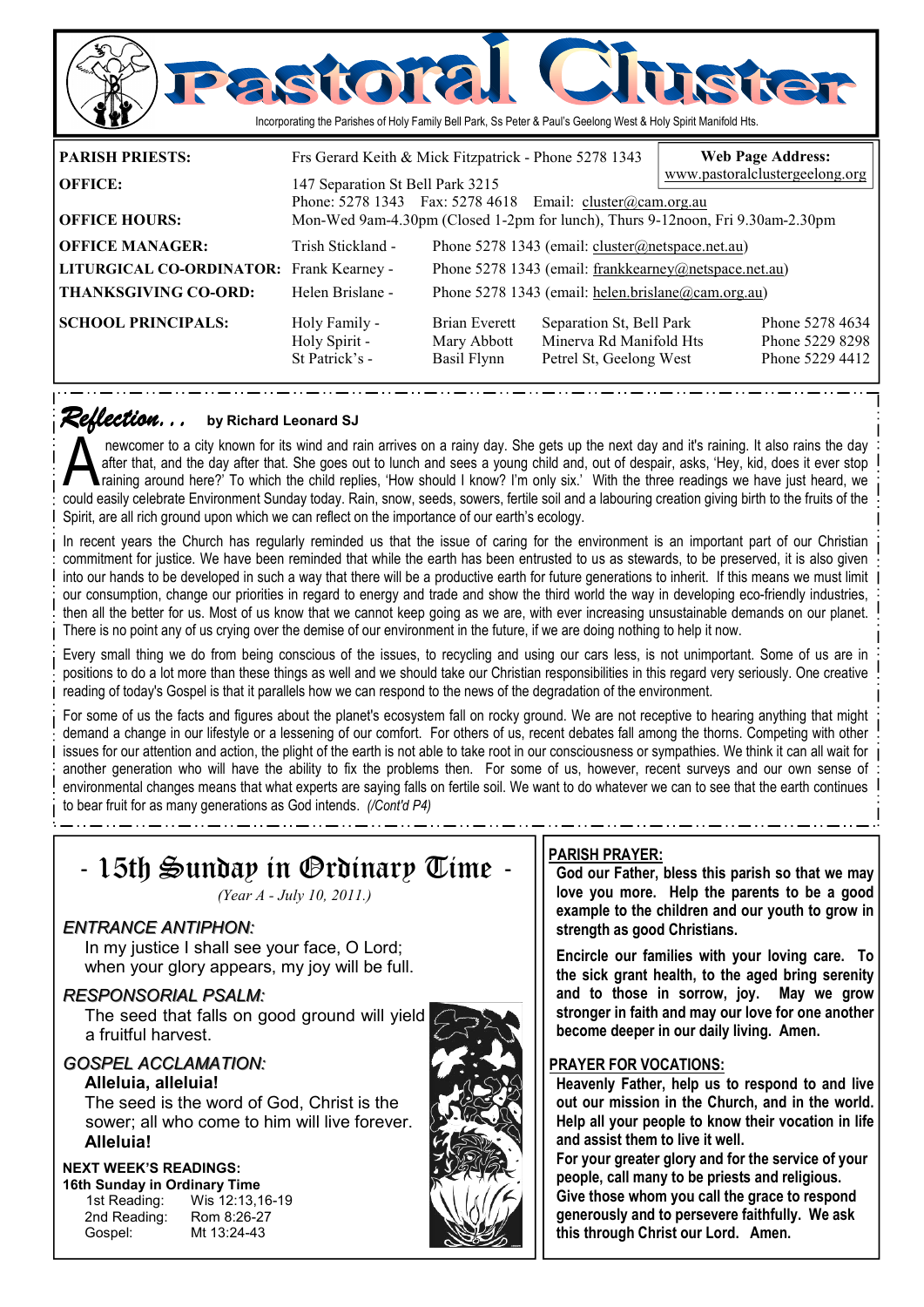# The Pastoral Cluster at Prayer

## WEEKEND MASSES:

### Holy Family, Bell Park: Holy Spirit, Manifold Hts: Ss Peter & Paul's, Geelong West:

*English… 8am and 9.30am (Sunday) 6.00pm Sat 5.00pm Sat* 

 *11am - 1st, 3rd & 5th Sundays 11am - 2nd and 4th Sundays 9.30am - Italian Mass at St Patrick's* 

*Croatian… 11.30am (1,3,4,5th Sunday), 12.30pm (2nd Sunday) - Slovenian…11.30am (2nd Sunday)* 

WEEKDAY MASSES:

| <b>Holy Family:</b>           | 9.15am Tues, 9.15am Thurs                                            |
|-------------------------------|----------------------------------------------------------------------|
| <b>Holy Spirit:</b>           | 9.00am Wed, 11am Fri and 9am Sat. Reconciliation after Saturday Mass |
| <b>Ss Peter &amp; Paul's:</b> | 7.30pm Thurs                                                         |

**Grace McKellar Centre:** 10.15am - 1st, 3rd, 5th Tues; **Maryville Nursing Home:** 11am Tues; **Multicultural Centre:** 1.30pm - 1st Fri **Vincentian Village:** 3.00pm -Mon

### COMMUNAL PRAYER:

| Mon   | Holy Family Women's Prayer Group   |
|-------|------------------------------------|
| Tues  | <b>Meditation Group</b>            |
| Wed   | <b>Prayer of the Church</b>        |
| Wed   | Holy Family Women's Prayer Group   |
| Thurs | <b>Italian Prayer Group</b>        |
| Fri   | Adoration of the Blessed Sacrament |
| Fri   | Divine Mercy                       |
| Sat   | Rosary                             |

**Wed...** *Prayer of the Church Before 9am Mass Holy Spirit Church*  **Fri...** *Divine Mercy 3.00pm Holy Spirit Church* 

**Mon...** *Holy Family Women's Prayer Group 10.00am Holy Family Community Centre*  **Tues...** *Meditation Group 5.30pm Holy Family Community Centre*  **Wed...** *Holy Family Women's Prayer Group 10.00am Holy Family Community Centre*  **Thurs...** *Italian Prayer Group 10.00am St Patrick's Chapel*  **Holy Spirit Church Sat...** *Rosary After 9am Mass Holy Spirit Church* 

### **OUR LADY'S STATUE:**

 **July 11:** McShanag Family, 39 Sladen St; **July 18:** McMahon family, 301 Church St *If anyone would like to have our Lady's Statue or if you could spare an hour a month to help Tina Montalto, ph 5278 9314.* 

## **AS A COMMUNITY WE PRAY FOR:**

**RECENT DEATHS:** Bill Purser, Janice Humm, Lucy Shorodumow, Priscilla (Gus) Lynch, Merv Kirkman, Fr Kevin Manning, Fr Leo Saleeba

**ANNIVERSARIES:** Mary McDonald, Laurie Brady, Anne Gallagher, Giuseppe & Maria Teresa Pitaro, Francesco & Serafina Lecchino, Pat Dickinson, Lucy Murphy, Mario Ruscito, Mateo Verderame

**BAPTISMS:** Archie Law, Francesca Norbury -Trueman, Sienna Lecchino, Sienna DiMauro (P&P)

**PRAY FOR THE SICK:** Bernie Dalton, Florence Williams, Pasha Alden, Wendy Commons, Margaret Donaghy, Maria Law, Peter Farrar, Doris Boyle, Heidi Maguire, Joan Bellew, Kate Jennings, Nevenka Juraga, Felix Capicchiano, Dianne Rickey, Liam Shay, Regina Starcevic, Joseph Escorse, Gillian Henry, Anthony Dunn, John O'Neill, George Carmody

## **ROSTER FOR NEXT SUNDAY, JULY 17, 2011.**

(3rd Sunday of the Month**)** 

### **HOLY FAMILY 8.00AM 9.30AM**

### **HOLY SPIRIT: 6.00PM 11.00AM**

Projectionist

### **Ss PETER & PAUL'S: 5.00PM**

Commentators D Maddalena Lectors **K** Maddalena<br>
Special Ministers **K** Maddalena **Welcomers Projectionist** 

Commentators K Saunders L Lehpamer Lectors B Rainbow H Verdnik, T McMahon<br>Special Ministers A Vanjek, C Marcantonio, P Walsh C&J Taylor, E Glynn, M Fiorillo Special Ministers A Vanjek, C Marcantonio, P Walsh Welcomers **R&L Allum** R&L Allum **E Dalton, G Carmody** 

Commentators Sr J McGonigal P Delahunty Lectors J McKenzie G Brown Special Ministers G Wright, E Cotter, D Kosmetschke P&B Delahunty, V Trinder Welcomers V Logan V Logan V Logan I Cleary, L Coles, V Trinder<br>
Projectionist T Dunlop D Brown

K Maddalena, B Ditkun,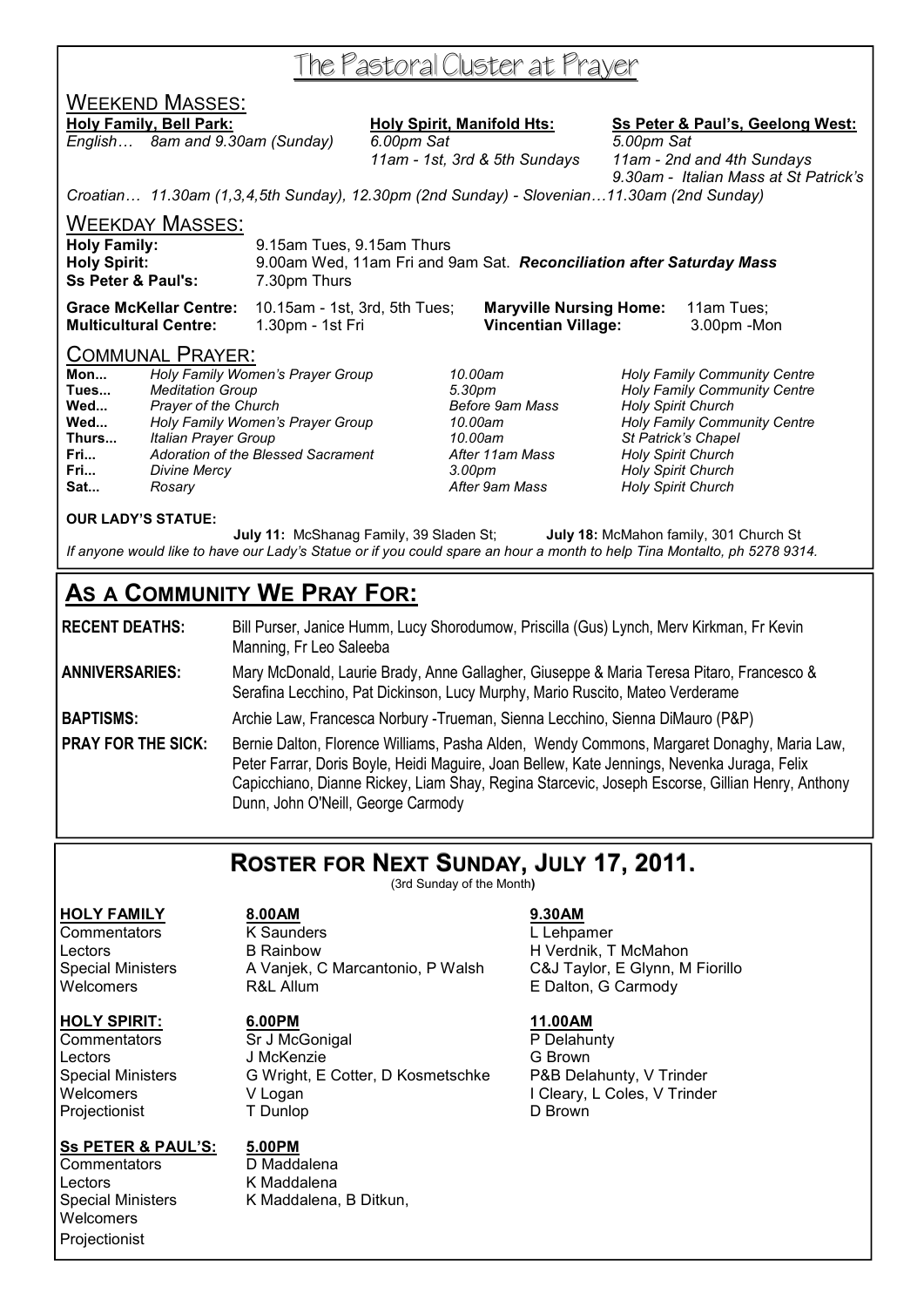## Recurring Activities in the Cluster:

| Holy Family Casserole lunch -<br>Holy Family Women's Group -<br>St Vincent de Paul - | Third Sunday of each month at the Community Centre from 12noon a Casserole lunch BYO to share<br>First Monday evening of each month at the Community Centre 7.00pm<br>Holy Family meet 1st and 3rd Tuesdays at the Community Centre, 7.30pm<br>Ss Peter & Paul's meet 4th Thursday 2pm in the Small Hall<br>Holy Spirit meets 1st and 3rd Tuesdays 7.00pm in Holy Spirit Hall |                                                                    |  |
|--------------------------------------------------------------------------------------|-------------------------------------------------------------------------------------------------------------------------------------------------------------------------------------------------------------------------------------------------------------------------------------------------------------------------------------------------------------------------------|--------------------------------------------------------------------|--|
| <b>Baptism Preps -</b>                                                               | 2nd and 4th Mondays 7.30pm in the Community Centre                                                                                                                                                                                                                                                                                                                            |                                                                    |  |
| Children's Liturgy -                                                                 | Holy Family -                                                                                                                                                                                                                                                                                                                                                                 | 1st and 3rd Sunday at 9.30am Mass (during school term)             |  |
|                                                                                      | Holy Spirit -                                                                                                                                                                                                                                                                                                                                                                 | 1st and 3rd Sundays at 11am Mass (during school term)              |  |
|                                                                                      | Ss Peter & Paul's-                                                                                                                                                                                                                                                                                                                                                            | 2nd and 4th Sunday at 11.00am Mass (during school term)            |  |
| Playgroup -                                                                          | Holy Spirit School -                                                                                                                                                                                                                                                                                                                                                          | Monday 9.30am-11.30am. 0-3 years Indoor/outdoor play. Ph 5229 8298 |  |
| <b>Manifold CWL -</b>                                                                | Holy Spirit Hall, First Tuesdays in the month                                                                                                                                                                                                                                                                                                                                 |                                                                    |  |
| Italian Mass -                                                                       | First Thursday of the month in St Patrick's Chapel                                                                                                                                                                                                                                                                                                                            |                                                                    |  |
| <b>Catholic Deanery Solo Group -</b>                                                 | Dinner at Desma's every 1st Tuesday of the month at 6.30pm. Bookings phone 5278 2712.                                                                                                                                                                                                                                                                                         |                                                                    |  |
| Ss Peter & Paul's Luncheon -                                                         | Second Sunday of each month, 12noon in the small Hall.                                                                                                                                                                                                                                                                                                                        |                                                                    |  |
| <b>Catholic Diners' Club -</b>                                                       | Second Tuesday of each month, 6pm at Dromoland. Dinner & Guest speaker. Ph Terry on 5221 7339                                                                                                                                                                                                                                                                                 |                                                                    |  |

*If you wish to know more about these groups, as well as about our Sacramental Program for children in non-Catholic schools, our Baptism and Wedding procedures, our Partnership with the Columbans in the Philippines and so on, please visit our webpage: www.pastoralclustergeelong.org*

# **† Cluster News †**

### **CLERGY CONFERENCE:**

On July 11 through to July 14, Frs Mick and Gerard will be at the Archdiocesan Clergy Conference. The focus of the input into discussions will be *Casting Catholic lines into a deep, turbulent, secularising sea*. Our attendance at this Conference will mean that the normal **Tuesday, Wednesday and Thursday Masses will be cancelled**. The Monday Mass at Vincentian Village will be held as normal.

### **LITURGY IN THE CLUSTER:**

Recently the Archbishop responded to the **Pastoral Cluster at Prayer** - a front page article over two weeks on proposed changes to some of the ritual actions of worship in the Pastoral Cluster. The Archbishop said to be consistent with the mind of the Universal Church, the following needs to occur.

- The place of greeting is only at the **Sign of Peace** rather than prior to the beginning of Mass.
- The brief announcements are to be at the end of Mass, after the **Prayer of Communion** and before the **Final Blessing** rather than prior to the start of Mass.
- The **Responsorial Psalm** is to be done either from the Cantor's position or, if read, it may also be done from the lectern.
- The **Prayer of the Faithful Intentions** to be read from the ambo (the secondary lectern) or from a suitable place facing the people.
- The Extraordinary Ministers of the Eucharist (Special Ministers) are to come to the Altar only after the Priest has received Holy Communion.

On your behalf I thank the Archbishop for his liturgical and pastoral guidance in this matter.



490. Your support would be greatly appreciated.

### **RELAY FOR LIFE 2012:**

Parishioners who register for the 2012 Relay for Life Event before the end of July this year, will be entered in a Lucky Draw for a \$750 Voucher for Coles, Myers or Bunnings. Registration forms available after Mass or at the Cluster Office. Must be returned before **July 27!** 

| A VOCATION                                                                    | I FR LEO SALEEBA RIP:                                                                                                                                                    |                                                                                                                                                          |  |  |  |
|-------------------------------------------------------------------------------|--------------------------------------------------------------------------------------------------------------------------------------------------------------------------|----------------------------------------------------------------------------------------------------------------------------------------------------------|--|--|--|
| VIEW:                                                                         | A Memorial Mass for Fr Leo Saleeba, who died last weekend, will be celebrated at St Margaret's Church,                                                                   |                                                                                                                                                          |  |  |  |
| The seed of a                                                                 | Lomond Tce, East Geelong next Thursday, July 14 at 4.30pm. Fr Leo was Parish Priest of St Margaret's from                                                                |                                                                                                                                                          |  |  |  |
| vocation seeks                                                                | 1999 to 2005, and also was an Asst Priest at St Mary's in the '60s. The Mass will be a valuable way for the                                                              |                                                                                                                                                          |  |  |  |
| fertile                                                                       | people in Geelong who were helped by his priestly ministry, both to pray for him and honour him.                                                                         |                                                                                                                                                          |  |  |  |
| surroundings.                                                                 | <b>STEWARDSHIP CORNER - Thoughts on Giving</b>                                                                                                                           | <b>VINNIES BLANKET APPEAL:</b> Going to the Geelong v                                                                                                    |  |  |  |
| <b>Sometimes it</b>                                                           | "The seed sown among thorns is the one who                                                                                                                               | Melbourne game on Saturday 30th July at Skilled                                                                                                          |  |  |  |
| gets stepped on,                                                              | hears the word but then wordly anxiety and the                                                                                                                           | Stadium? Why not bring a new doona or good used                                                                                                          |  |  |  |
| sometimes it get                                                              | lure of riches choke and word and it bears no fruit.                                                                                                                     | blankets and coats for Vinnies Blanket Appeal?                                                                                                           |  |  |  |
| choked,                                                                       | (Mt 13:22)                                                                                                                                                               | Vinnies volunteers will accept donations outside the                                                                                                     |  |  |  |
| sometimes it                                                                  | Does the lure of riches and material goods choke                                                                                                                         | main gate and items will be used to re-settle homeless                                                                                                   |  |  |  |
| lacks depth.                                                                  | God out of your life? Are you so caught up in                                                                                                                            | people and refugees in the Geelong Region.                                                                                                               |  |  |  |
| <b>But other times</b><br>it is nourished by<br>loving and caring<br>friends. | wordly activities and anxieties that you have no<br>time for God? These are questions that we all<br>must ask of ourselves if we are going to live as<br>God's stewards. | VOLUNTEER - ST VINCENT DE PAUL: Can you<br>assist with the bread run on July 27 and August 24 and<br>31? Please call Sr Concepta on 5277 3620 / 0421 470 |  |  |  |